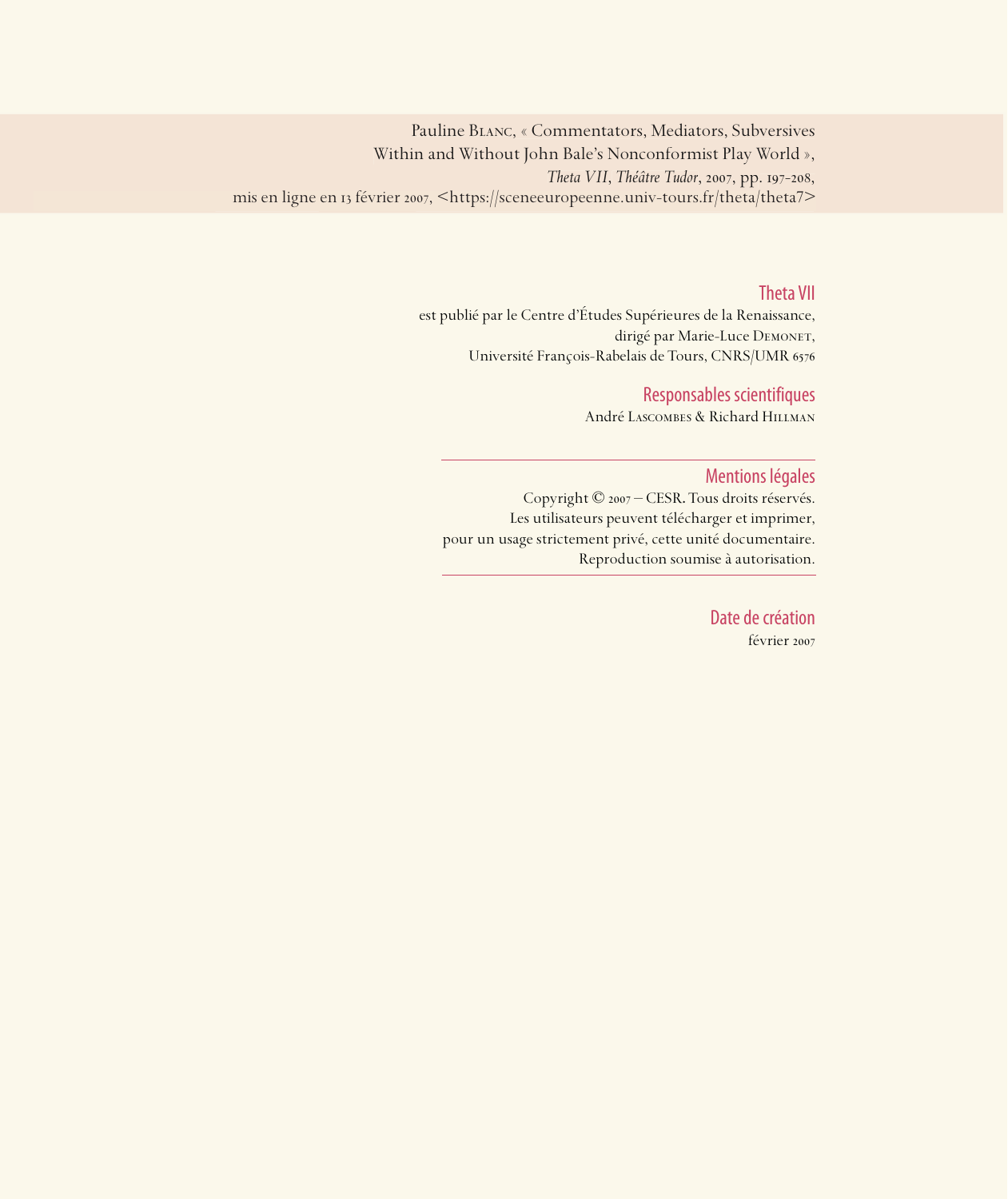Thêta VII – Théâtre Tudor Pauline BLANC | p. 195-206 CESR, Tours

# Commentators, Mediators, Subversives Within and Without John Bale's Nonconformist Play World

Pauline Blanc Université de Lyon III

THE AGON of good and evil that lies at the centre of John<br>Bale's nonconformist plays is presented in the same<br>form in his treatises and pamphlets: as an attack on<br>the religious orders, which he saw as the principal breed-Bale's nonconformist plays is presented in the same form in his treatises and pamphlets: as an attack on the religious orders, which he saw as the principal breeding grounds of religious deviancy. His quarrel was with the admissibility of the vow, and with the Roman Catholics' fondness for the accoutrements of the traditional religion. The ceremonies of the Roman Catholic Church were considered to be man-made observances intended to conceal the pure unmediated word of God that the Bible conveys. Although written within the morality convention and on religious subjects, Bale's plays are more sectarian than religious. A zealous, militant theologian, he produced a drama whose conscious standards are overwhelmingly homiletic, in which an ardent hate of popery, portrayed through the satiric jesting of his stage villains, is countered by the earnest nonconformist declarations of his virtuous figures. The nonconformists considered the world of play to be a barrier between the believer and his God. Although Bale overcame the nonconformist reluctance to write stage plays, anxiety about the dangers of theatrical representation can still be detected in his drama.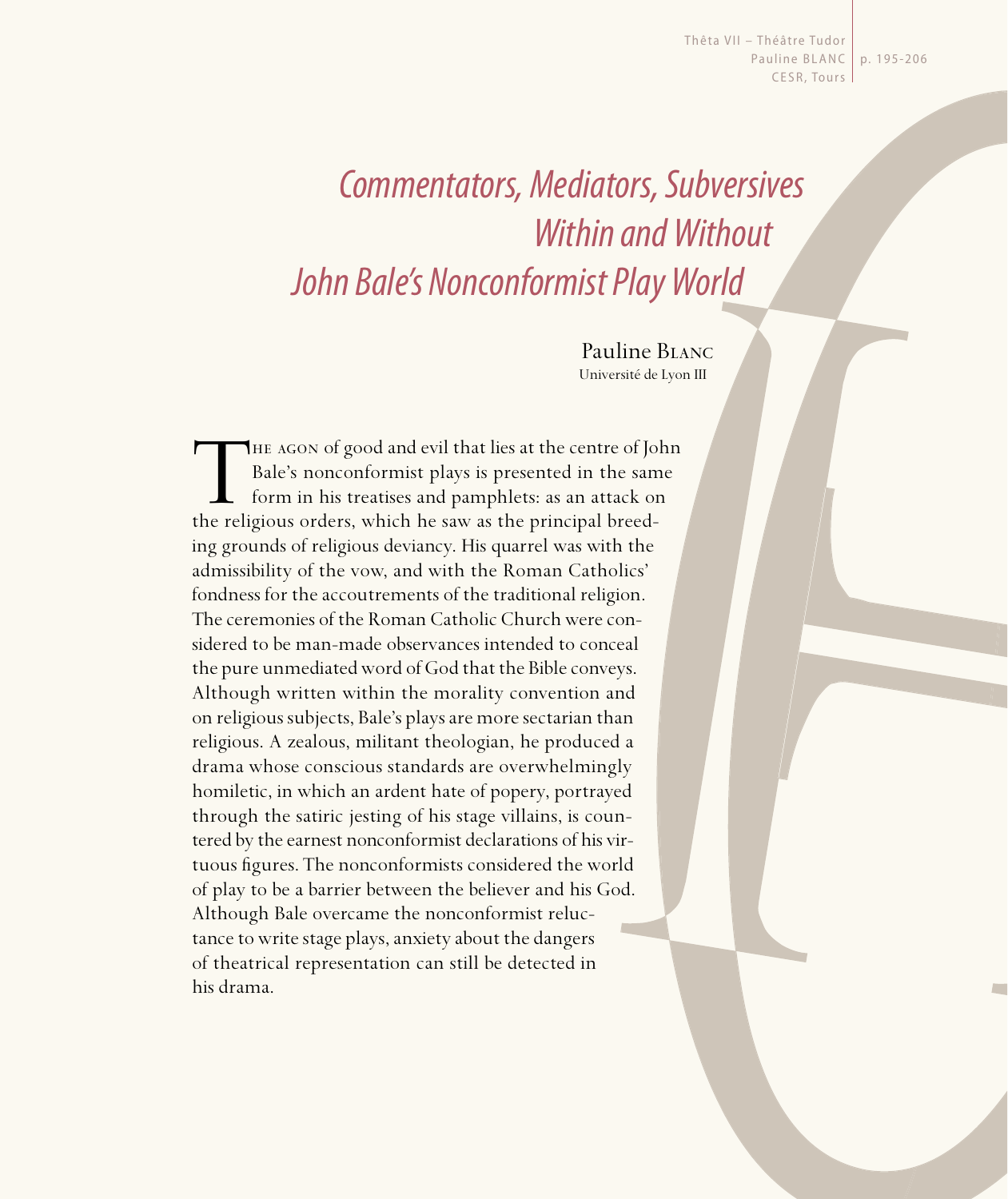This paper will focus upon what may be considered as John Bale's ambivalent attitude towards the theatre: the dramaturgist himself can be seen to be an insider of the theatrical community who at the same time has reservations about the propriety of theatrical representation. Fears that in the heat of performance the audience might mistake the dramatic world for the spiritual world it figured haunted his nonconformist mind, and pressure from nonconformist outsiders undermines the play world he creates. An examination of the way in which commentators, mediators and subversives function inside and outside *A comedy concernynge thre lawes, of nature, Moses, and Christ, corrupted by the sodomytes, pharysees and papystes*  (; hereafter *Three Laws)* will reveal how the Reformer was enabled to overcome his Lollard-tainted reservations about the drama in order to exploit its potential for religious and political propaganda.

It is useful to be reminded of the fact that John Bale  $(1495-1563)$  was formed by traditional religion and spent more than twenty-five years as a Carmelite friar until his conversion to the reformed view in the 1530s. When he looks back on his youthful days as a votary, he is full of resentment and anger. His own published account of his conversion in his *Catalogus* reveals the grudge he bore against clerical life. The following entry explains, in part, his viciously satirical stance:

> I, a boy of twelve years, was thrust by my parents, who were both weighed down by numerous offspring and deluded by the tricks of pseudo-prophets, into the abyss of the Carmelite order in the city of Norwich. . . . There and at Cambridge I wandered in complete barbarism of scholarship and blindness of mind, having neither mentor nor Maecenas: until, with the word of God shining forth, the churches began to be recalled to the purest springs of true theology. But in that splendour of the rise of the new Jerusalem, called not by monk or by priest but by the distinguished Lord Wentworth, as though by that Centurion who said that Christ was the Son of God, and earnestly aroused, I saw and acknowledged my deformity for the first time. . . And lest henceforward in any way I might be a creature of so bestial a nature I took the faithful Dorothy to wife, listening attentively to this divine saying: let him who cannot be continent marry. (trans. Peter Happé; *Complete Plays*, 1: 147)

Here we see Bale describing his personal conversion as a shift from monastic scholasticism ("the barbarism of scholarship") to the new learning, a change that is motivated by the secular patron of humanist learning, Lord Wentworth, and not by any spiritual revelation mediated "by monk or priest". At the same time, it will be noticed, Bale brings up the subject of his own incontinent sexuality, which he made innocuous by marrying the "faithful Dorothy". Bale places in a problematic nexus sexual impropriety, the English Reformation, the new learn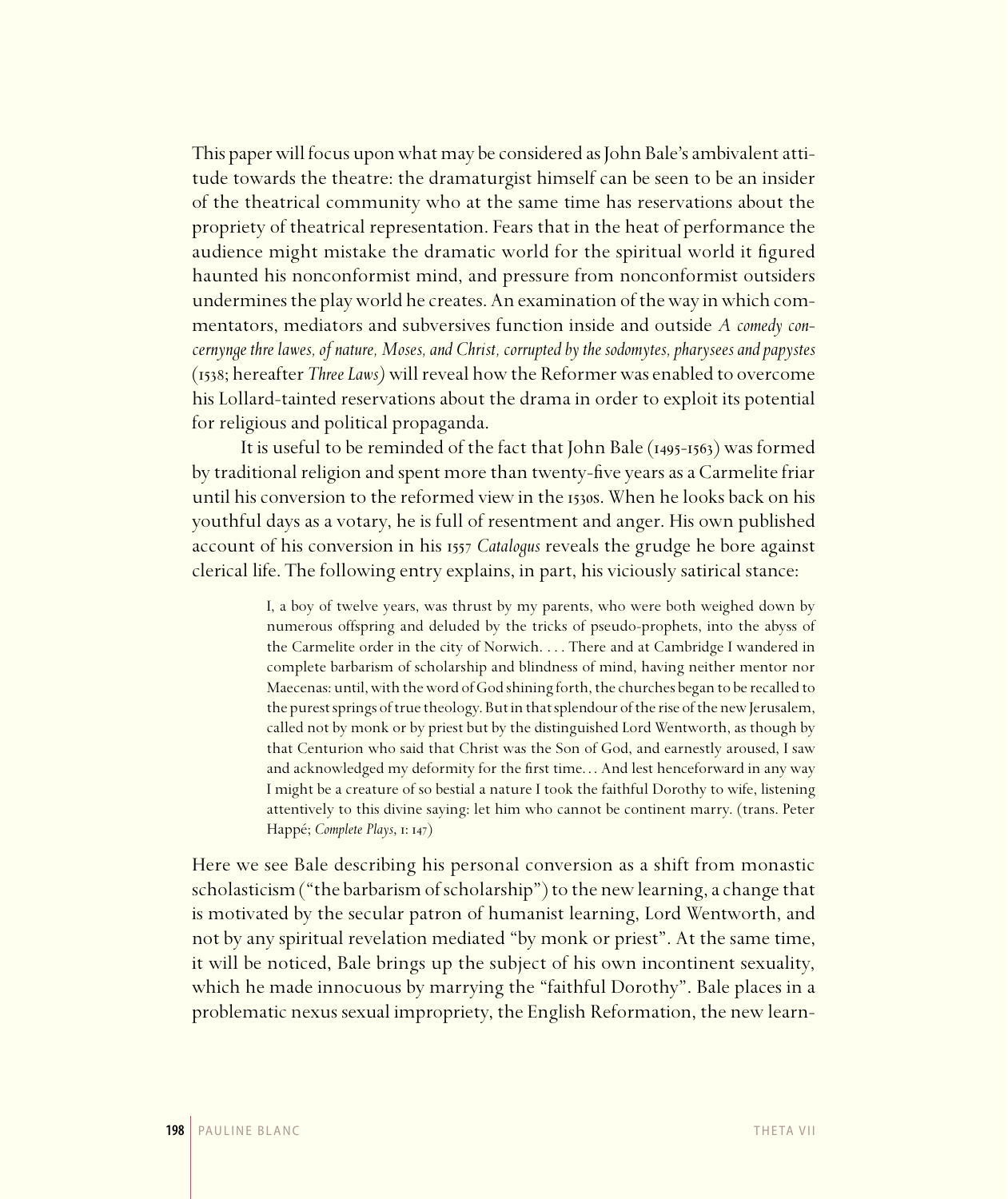ing and patronage, all of which are dramatised in his plays, pamphlets and own personal narrative.

Visibly emerging in the work of Bale and other Tudor nonconformists is an attempt to create a new type of Biblical play in opposition to the plays performed at the time: Roman Catholic miracles, mystery cycles, moralities and the more secular interludes. Using the drama, and dramatic discourse in his pamphlets, Bale strove to demolish previous views about sacred history through satire and iconoclasm, as well as to assign new meaning to, and impose a new shape on, ecclesiastical, liturgical and dramatic tradition. Bale's in-depth knowledge of traditional religion enabled him to construct a mirror image of what he rejected. Out of a system of oppositional differences, a new system was evolved which defined aspects of the traditional truth as heresy and elements previously considered heresy as truth. What is new for the drama is the identification of traditional religion itself with the devil, the enemy of Christ and of Christ's followers. In all of Bale's five extant plays, the Roman Catholic clergy are presented as players within the context of a play. This conscious use of theatricality to parody the abuses of Catholic observance masks the deeper anxiety he shared with Lollard predecessors about the use of drama for theological ends.

Such anxiety tended to cluster around the experience of the cycle plays: the transfixion of the spiritual imagination in a realm of unsanctified symbols, the re-enactment in public of spiritually significant events which tended to demystify the unfathomable deity. As Ritchie D. Kendall has pointed out in a stimulating analysis of the poetics of nonconformity, "The history of nonconformity is an attack on the fixed and solidified image, whether carved in stone, voiced in metaphor, or enacted upon a stage. In the fusion of a transcendent truth to its temporal signifier, the artist seduced his audience into loving the human over the divine"  $(p. 62)$ .

The mystery plays were considered to be demonic creations because they had the power to transport their audience out of the present and into a timeless universe of the artist's creation, thereby blurring the distinction between the fictional and the historical. For the reformers, the reduction of the universal and mysterious to the human and familiar was anathema. For them, the only reliable vehicle for divine revelation was the Gospels—all the signs and symbols man needed were given by God in His book of truth. Simply by committing his heart to an understanding of God's words, man was assured of finding the path to the deity, unaided by unreliable human escorts, but aided by the Holy Ghost, the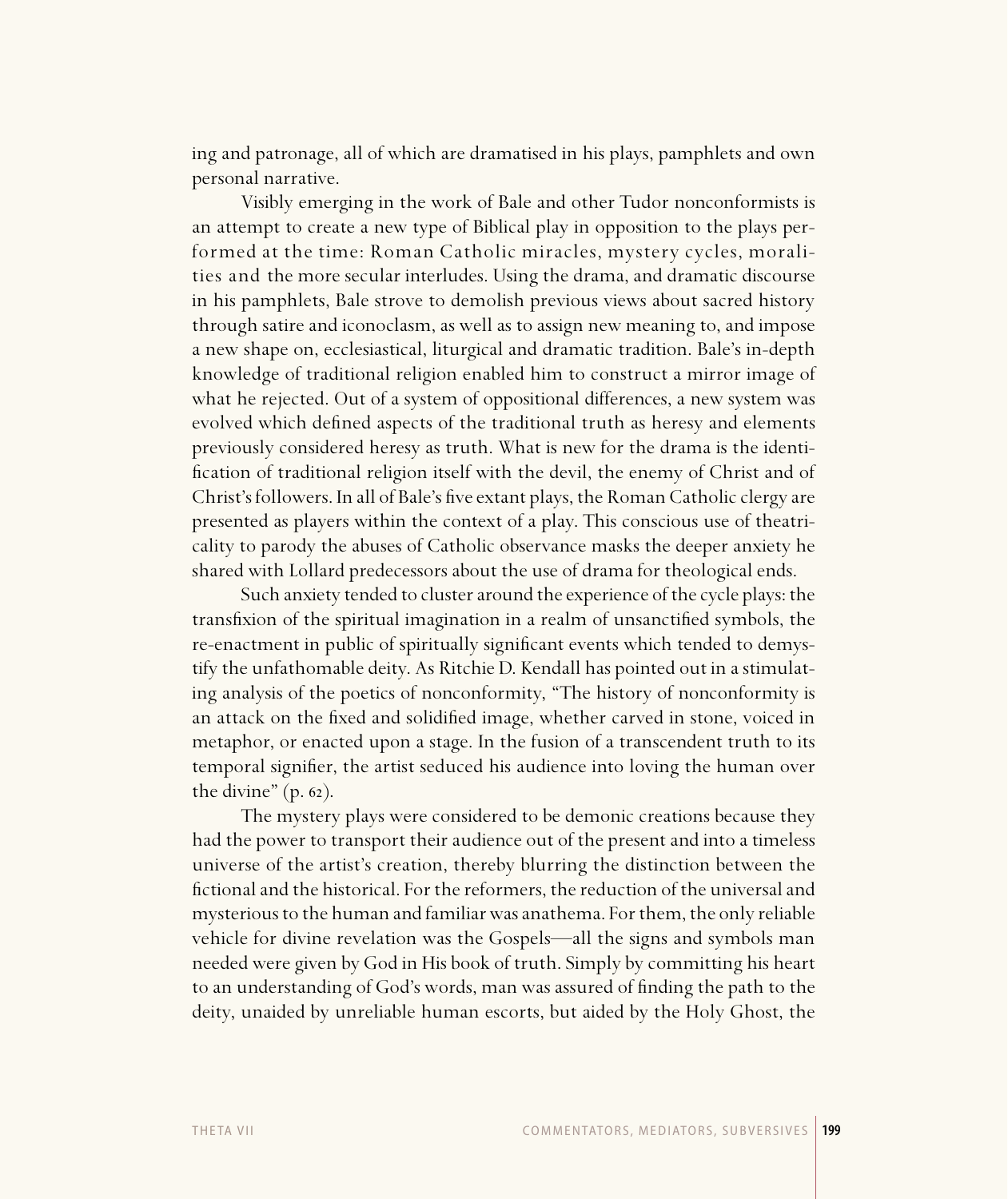only reliable guide. Other reasons why Corpus Christi plays came under attack included the fact that they promulgated the Catholic vision of sacred history and mixed moments of transcendent seriousness with comedy, thereby cheapening the divine message transmitted by Christ's redemptive sacrifice.

How could Bale make use of the dramatic medium when his Reformist convictions warned him of the dangers of compromising the authenticity of his spiritual vision? The Prologue of *Three Laws* is spoken by Bale himself, Baleus Prolocutor, the godly playwright who announces the play's theme and the happy outcome of the struggle between good and evil, represented here as a *psychomachia* between the true and the false church. At the outset, Bale intervenes to control the audience's reception of what unfolds on the stage. He explains the nature of law, with learned references to Cicero, and then outlines the first four acts of the play, in which the three laws are to be corrupted by Infidelitas, an incarnation of false doctrine. Bale stresses the fact that the role of God will be played by an actor and gives him his cue: "He is now in place"  $(35)$ . But he then stresses the importance of the words the actor will speak, not that of the visual representation: "marke therfor what he sayth"  $(35)$ . Deus Pater comes onto the stage and presents himself, insisting first of all on the purely abstract quality of his deity, and warning the audience against any carnal understanding of the entity impersonated: "I am Deus Pater, a substaunce invysyble, / All one with the Sonne and Holy Ghost in essence.  $/$  To Angell and Man I am incomprehensyble"  $(36-38)$ .

Bale uses the convention of self-representation to drive a wedge between the actor and the God represented, in order to destroy any delusion on the part of the audience. The tensions are only partially dissipated, however, since a human actor necessarily evokes responses in human terms from the audience. One of the central aspects of the divine is its unseen nature, and a visual representation necessarily perverts its substance.

In the first act of the play, God reminds the laws of their true commission and then sends them all out to guide Mankind along the path of righteousness. The ensuing three acts demonstrate how each law in turn is corrupted by different, paired Vice figures. The pattern is repeated in each act: the law concerned describes his nature and function, and is then interrupted, ridiculed and driven out by Infidelitas, the chief Vice character. The Vices then devise new plans to pervert the law until the latter returns in a pitiful state to report on the misdeeds of his enemies and to appeal to the audience, and especially to the Christian prince (Henry VIII), to redress his wrongs.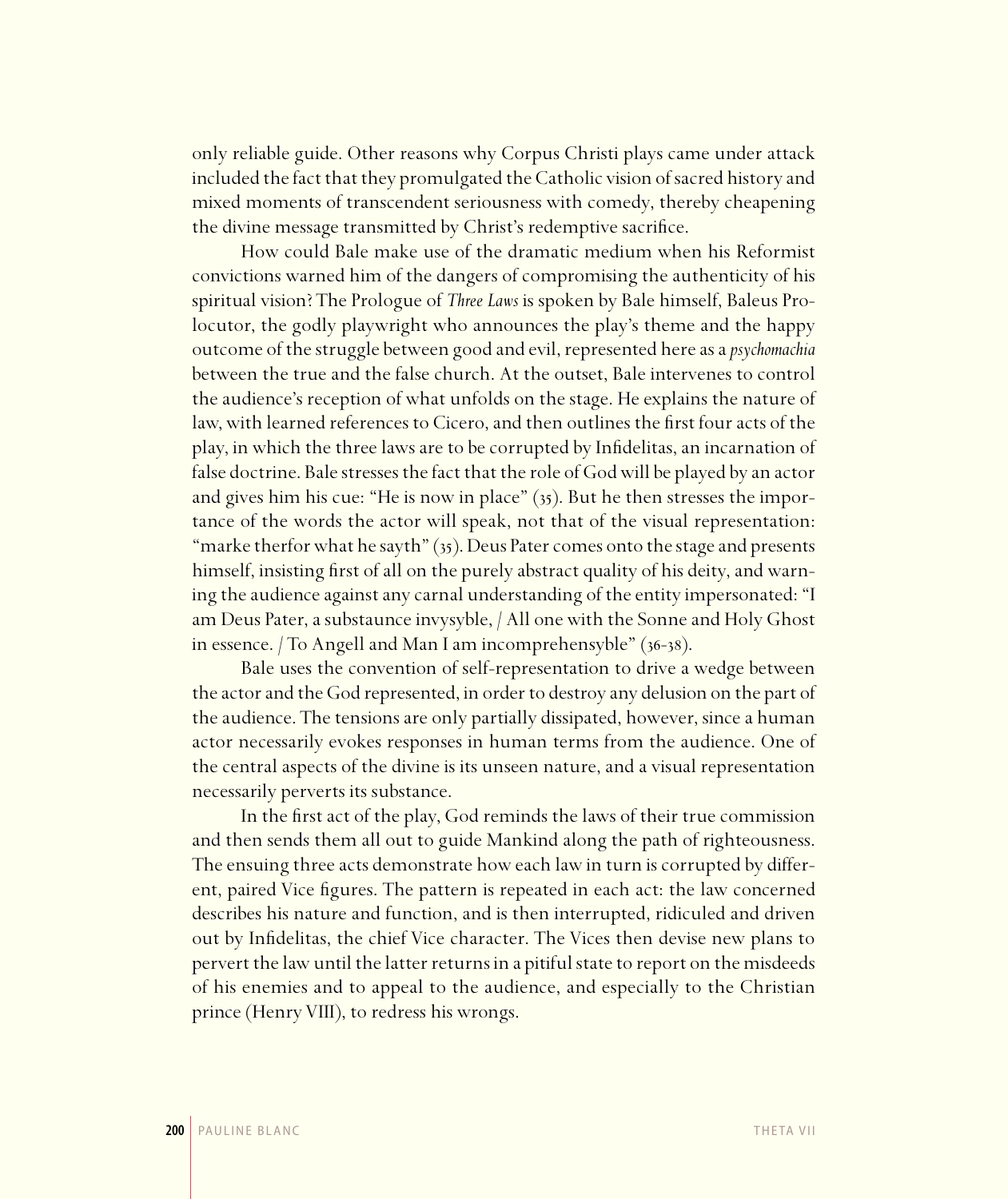We witness here a series of variations on a theme, the repetitions being devised in order to make the interpretation of the action unambiguous. This does not necessarily make for good drama, but it does enable Bale to hammer his message home, and, as we will see, through the framing drama of the virtuous characters, Bale is able to contain the negativity associated with the theatre within the demonic play of the Vices, who represent deceit, delusion and a world that rivals God's universe. The Vice characters are definitively driven out of Bale's purified drama at the close of the play.

Infidelitas, the chief of the Vice characters, as a demonic product of Roman Catholicism provides Bale with a convenient commentator on the drama. He also serves Bale's purpose as an incompetent, fraudulent commentator of Roman texts. In keeping with Bale's binary way of thinking, the virtuous characters are mouthpieces for Bale's reading of a reformed subtext in the Roman texts. His Virtues represent the competent, correct interpreters of the Scriptures, who uphold the true faith on the somewhat humourless, conceptual stage of Bale's sacred drama of nonconformity.

As in the interludes and morality plays of the previous decades, the Vice figures are gamesome and readily display their evil nature; they constantly boast of their deceitful ways, and of their irreligious nature, thereby providing a commentary that enables Bale to paint the portraits of both churches, one in white, one in black.. His Vices differ from those of previous plays, in that their aggressiveness is motivated and in that they are identified as the minions of Antichrist. Evil now sits in the seat of Peter himself, and the true followers of Christ are exhorted to join in the struggle against the archenemy—the Roman Church, the Whore of Babylon, the Antichrist.

For details of the Protestant Antichrist myth, we can turn to Richard Brightwell's (that is to say, John Frith's) *A Pistle to the Christen Reader The Revelation of Antichrist* (1529) This polemic, based on Luther, fixed for the whole century the characteristics of the myth. Behind the outward show of piety of the Roman Catholic church, Frith says, are hidden corruption, idolatry and deceit. Rome's true nature lies in the abuses she fosters—greedy, lecherous clergy, multiple sacraments, auricular confession, the cult of saints, prayers for the dead, costly altars and vestments, pardons, privileges, and disputations.

*Three Laws* is steeped in the Antichrist myth, and the influence of the author of the biblical Revelation is also clearly present in Bale's impassioned rhetoric, which is studded with apocalyptic imagery. To St. John the Divine, pagan Rome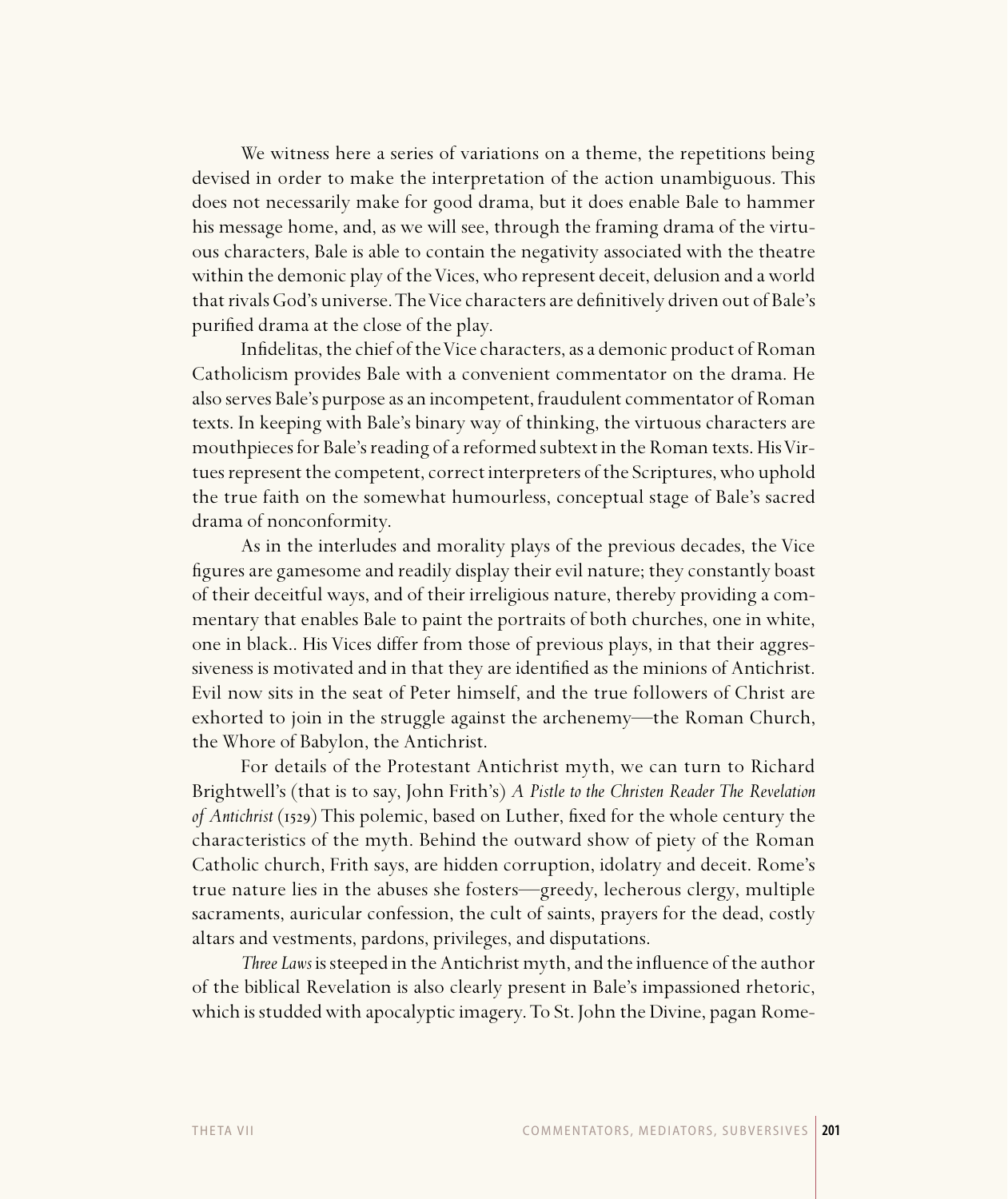Babylon was the great harlot drunk with the blood of saints. Under her rule, idolatry, immorality, false prophesy, and persecution were allowed to flourish. However, it was promised that the sufferings of the faithful would be short. The martyrdom of two witnesses to the truth would presage the final engagement, when God's archangel Michael would come, with the terrible rider on the pale horse, and cast the beast of Antichrist into the pit. The true prophets would be vindicated and Christ would claim the true church as His Bride. Echoes of this myth abound in *Three Laws,* testifying to the importance Bale accorded to the Revelation of St. John the Divine.<sup>1</sup>

Bale works many of the abuses of the clergy into *Three Laws*, not only those that were attacked by numberless medieval predecessors like Chaucer, but also, as Ruth Blackburn  $(p. 44)$  has pointed out, many of those attacked by Luther in the Ninety-five Theses. Bale also weaves into the fabric of the play two of Luther's most strongly recommended arms against abuse: the power of the Christian ruler and the power of the Bible. Two scenes in *Three Laws* close with appeals to the king to destroy idolatry and clerical celibacy, and to curb the greed and ambition of the clergy. Thereby revealed is Bale's use of the subversive ideas of Luther's *To the Christian Nobility,* an exhortation to the German princes to establish a more Protestant Christian order. Bale's virtuous Laws also borrow from the subversive Luther, when they use the Scriptures as a weapon against the false church. When Infidelitas and his acolytes are outraged by Evangelium's "preaching", they arrest him and mock him, despoiling him of his robe, treating him in the manner in which they claim they had treated Christ. But it is shown that the Gospel cannot be destroyed, and Bale encourages his spectators to read and follow it, "For non other waye there is unto salvacyon / But the worde of God in every generacyon"  $(1614-15).$ 

Bale treats the hotly debated issue of the celibacy of the clergy with particular vehemence in all his works. The Carmelite hagiographer who wrote several saints' lives turned into the Reformist gossip columnist of *The actes of Englysh votaryes*, giving all the inside information about sexual activity behind monastery walls. This type of gossip pervades the second act of *Three Laws*, in which Natu-

<sup>1.</sup> In the preface to *The Image of Both Churches* (p. 255), Bale considers it to be his «bound duty, under pain of damnation, to admonish Christ's flock by this present revelation of their perils past», the admonishment taking the form of a detailed commentary on the Book of Revelation, into which Bale weaves much of his contempt for the Roman Catholic Church and clergy.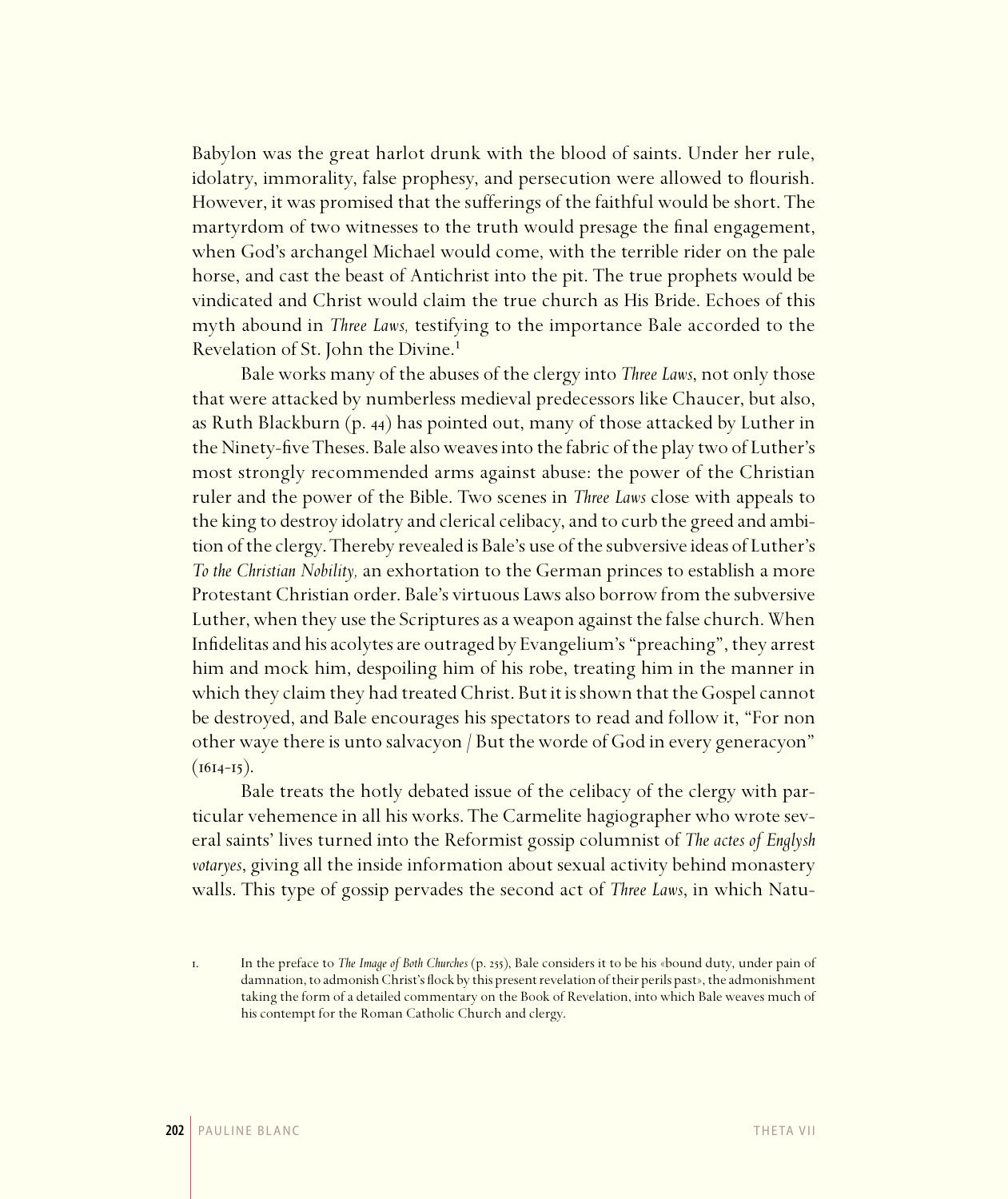rae Lex is subjected to the viciousness of Idolatria and Sodomismus, who are represented as being inseparable. The paired Vices boast of their exploits, which encompass the abuses the early radical reformers targeted. The damning lines Bale gives to Infidelitas merely elaborate with propagandistic license on a wellknown and much-loved medieval *topos*—the lecherous and sodomitical clergy:

> Within the bownes of Sodomye Doth dwell the spirytuall clergye, Pope, cardinall and pryst, Nonne, chanon, monke and fryer, With so many els as do desire To reigne under Antichrist. (728-33)

Pederastic prelates had for centuries been an object of anti-clerical satire, which created reservoirs that, during the 1530s, when *Three Laws* was being performed, Henry VIII and Cromwell could tap in their campaign to curb the power of the clergy. Reports made after visitations to ecclesiastical houses testify to the fact that the criticism was, in some cases, justified.

The plot of the second act of *Three Laws* is conveniently summarised by Naturae Lex when he comes back on stage, afflicted with leprosy, as the stage directions indicate, to explain how he has been outwitted by man and suffered a doublepronged assault on the flesh and on the soul by Sodomismus and Idolatria:

> I wrought in hys hart, as God bad ernestlye, Hym oft provokynge to love God over all With the inner powers. But that false Idolatrye Hath hym perverted by slayghtes dyabolycall, And so hath Sodomye through hys abuses carnall, That he is now lost, offendynge without measure, And I corrupted, to my most hygh dyspleasure.  $(759-65)$

Alan Stewart (pp.  $56-57$ ) has recently pointed out that a clear association exists between the two characters: Sodomismus does not exist as a stage-entity without Idolatria (and vice-versa). One of Sodomismus' self-commentaries makes the relationship explicit:

> In the fleshe I am a fyre, And soch a vyle desyre, As brynge men to the myre Of fowle concupyscence.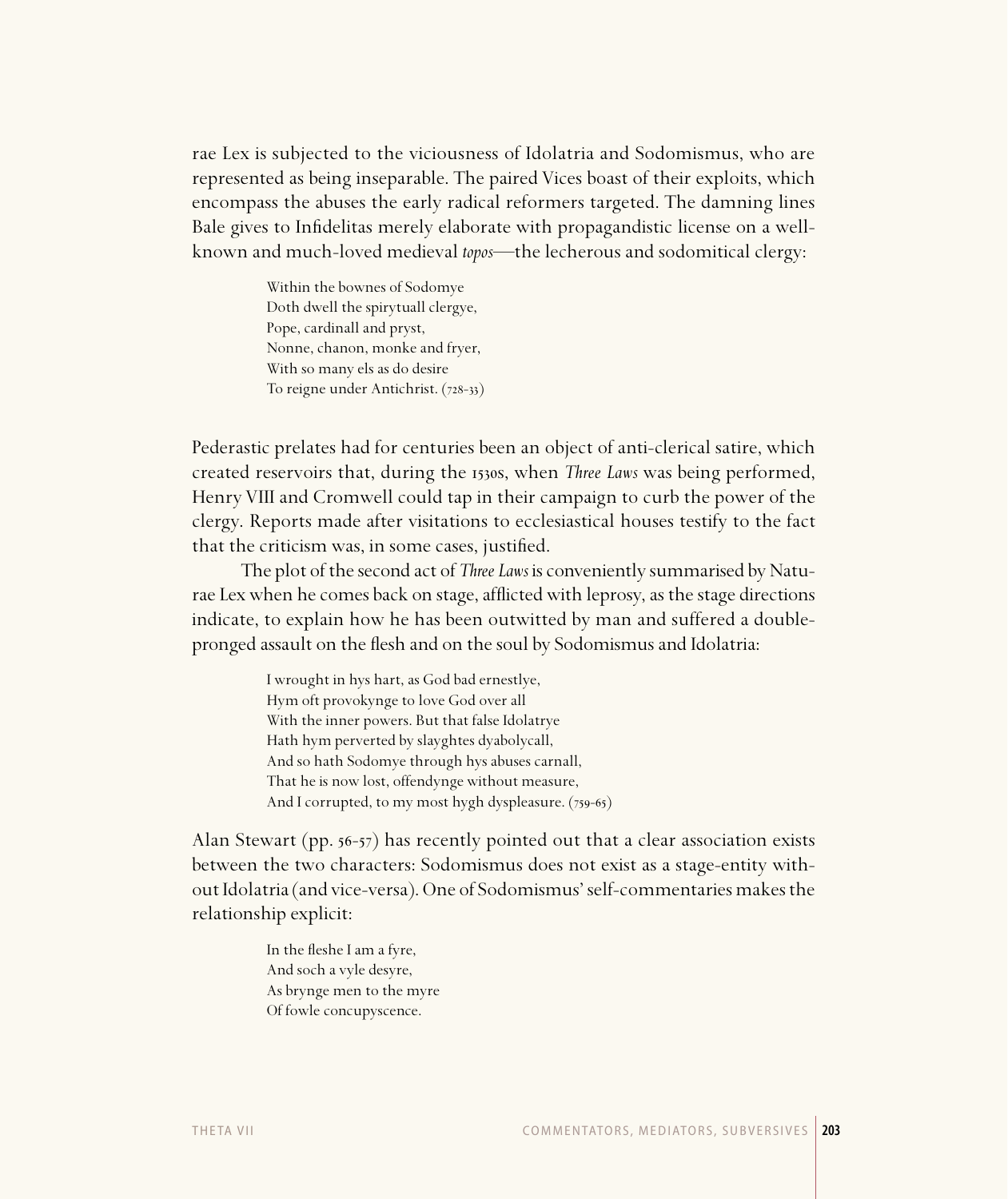We two togyther beganne To sprynge and to growe in manne, As Thomas of Aquyne scanne In the fort boke of hys sentence.  $(563-70)$ 

Idolatria further defines the relationship when she boasts to Sodomismus:

Within the flesh thu art, But I dwell in the hart, And wyll the sowle pervart From Gods obedyence. (687-90)

Bale uses costume to underscore the nature of Idolatria: stage directions indicate she is dressed as a necromancer. Furthermore, she can tell men's fortunes, cure toothache, fever and the pox. By listing all her skills, Bale economically collapses Catholicism and its image worship with superstition, witchcraft, and women in general into the body of Idolatria, which is coupled with that of Sodomismus.

When Infidelity instructs Sodomismus on how to fight against Naturae Lex, he encourages an attack during confession:

> Here is a stoole for the A ghostlye father to be To heare Benedicite, A boxe of creame and oyle.  $(675-78)$

Here Bale plays on the traditional sexual reputation of the confessional. The merchandising of devotional aids also comes under attack; it is presented as a means to lead the Christian believer astray when Infidelitas gives to Idolatria "beades, rynges, and other gere" to "deceive Man properlye" (664-66). A subversive portrait of the traditional religion as one of false piety and organized deception is created on stage by means of the exchanges between this unholy pair of middlemen.

In the third act, Avaritia boasts of how widows and orphans are exploited, thereby embedding a commentary on the ruthlessness of the Roman Catholic clergy in their collection of tithes. He is paired with Ambitio, who is proud of corrupting the Scriptures. Moseh Lex is attacked in this act, and, in lines 1109-34, we find systematic perverting of the ten commandments. One telling inversion—"God hath inhybyted to geve false testymonye, / Yet we wyll condempne the Gospell for heresye"  $(n25-26)$ —reaches out beyond the play-world to the courtroom scenes of the heresy trials and prepares us for Avaritia's list of clerical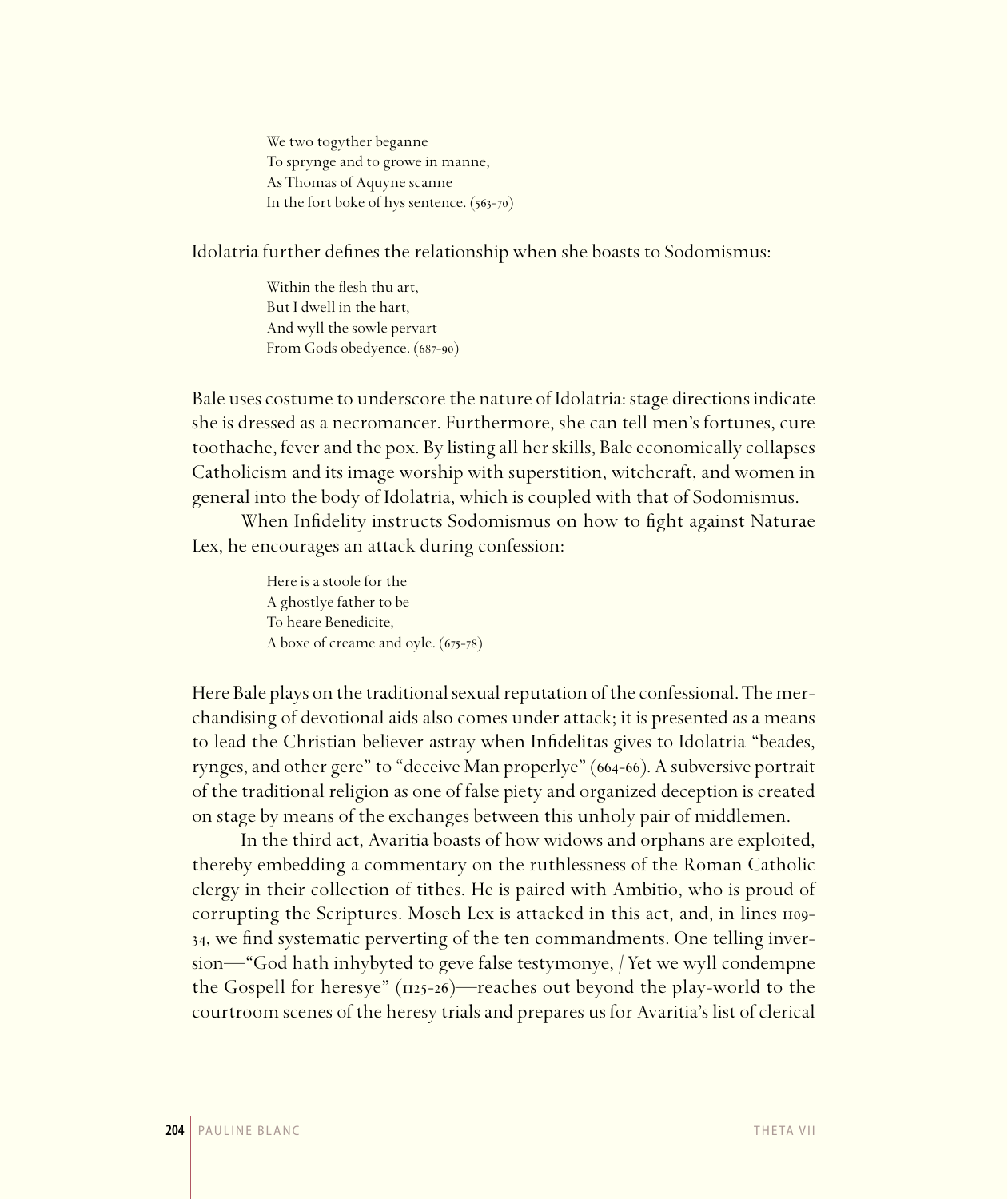and doctrinal aberrations. It is recommended that "The byshoppes must holde their prestes in ignoraunce / With longe Latyne houres, least knowledge to them chaunce"  $(\mu_{45-46})$ , and that English be introduced into the services only if this engenders increased financial gain for the clergy: "If they have Englysh lete it be for advauntage / For pardons, for dyrges, for offerynges and pylgrymage"  $(\text{H57-})$ 58). The demonic speeches of these Vice figures, in which they recite their litany of unholy, deceitful practices, provide a subversive account of what the Reformist playwright considered to be the false religion of Antichrist.

As Greg Walker (p. 190), has pointed out, Bale gives his Reformers all the best arguments and makes the Roman Catholics falter and admit their fraudulence, ignorance, and shortcomings. The dramatist has the advantage of being able to control both sides of the debate enacted on the stage, but when the "truth" is in dispute, one wonders how we are, in the phrase of Thomas More, "to fynde out whyche chyrche is the very chyrche" (p. 480), given that we have only Bale's passionate assertions about which is the true and which is the false one.

At the end of the third act, the controlling presence of the playwright is clearly felt in Infidelitas' commentary on the offstage action. He explains how a veil has been cast over Moseh Lex in order to hide him from view to stop him spreading the word of God. Infidelitas provides Bale's textual gloss on the future appearance of Moseh Lex, who mimes blindness and lameness, so that there can be no doubt in the spectator's mind of what the transformation signifies. Bale leaves nothing to chance and carefully polices audience response. Fear that the play-world of the imagination might usurp earnest instruction stands foremost in his mind. Bale will not let Infidelitas' words speak for themselves, nor will he trust his spectators' apprehension of them: he constantly directs and controls the spectator's perception, to an exasperating degree. It is as if we are privy to the director's heavily annotated prompt-book in which all thoughts about staging are recorded alongside the dialogue. The interpretative scope of the spectator is restricted and his imaginative freedom repressed. Here Bale's drama demonstrates that, in spite of the Reformers' insistence that the Scriptures were "open", it was presumed that God's word was often not plain and needed an intercessor to interpret it. Tyndale attacked allegories for being the source of blindness in which the nation found itself, maintaining that scriptural meaning was always the literal sense. As Bale amply illustrates, however, this literal sense was regularly signified by proverbs, similitude, riddles, and allegories which made it necessary to negotiate its meaning.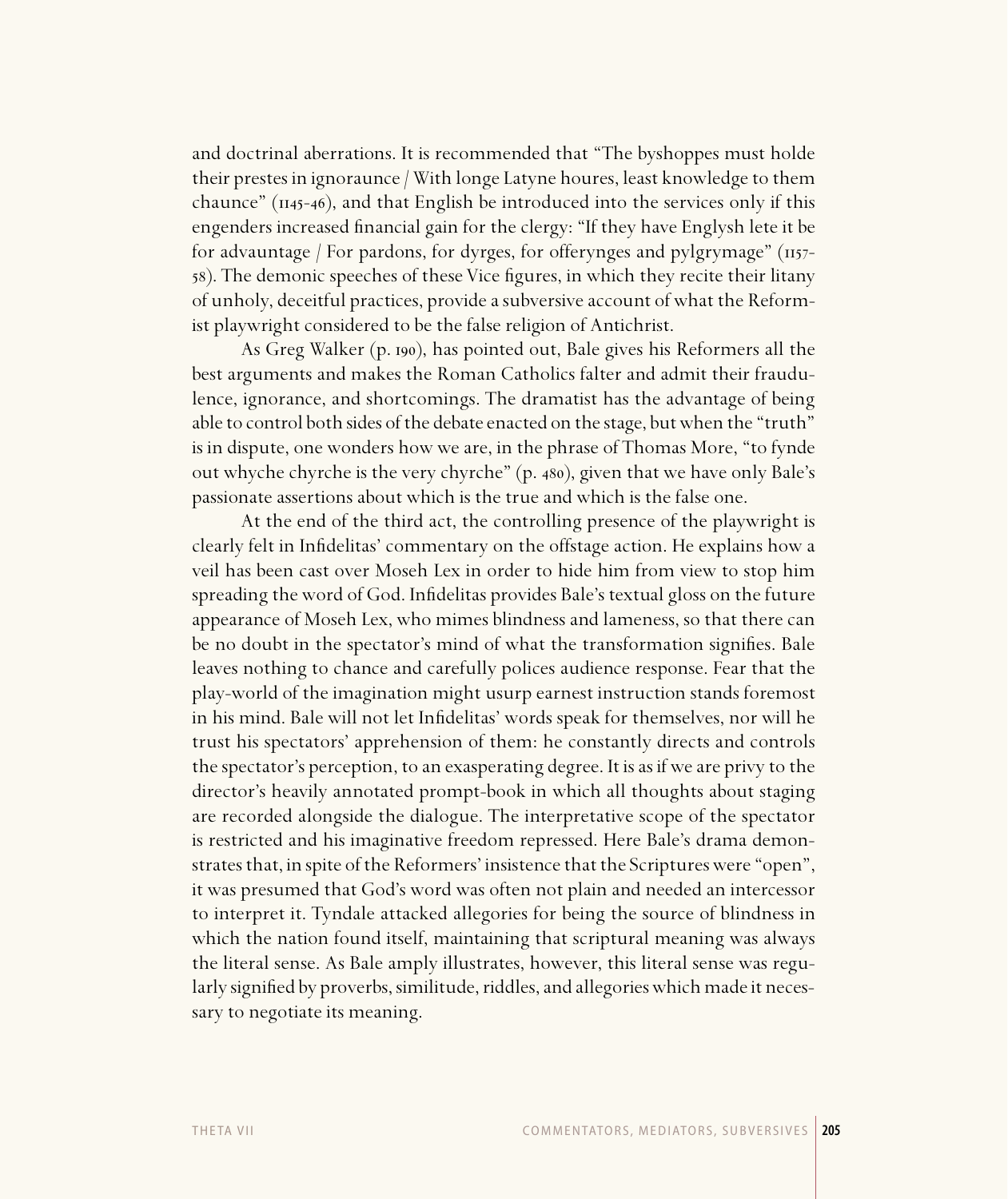In the fourth act of *Three Laws*, Evangelium is persecuted for his pulpit oratory and, in a re-enactment of Christianity's primal drama, the Vices treat him as Christ was once treated by the Pharisees. Infidelitas first interrogates him, feigning to misunderstand the doctrinal points he expounds and turning them in typical Vice fashion—by mistaking the word—into grotesque travesties. Bale uses the chief Vice character to demonstrate that the false church provides incompetent interpreters of the holy texts. The following exchange illustrates the way the Vice's mistaking of the word becomes a game played in deep earnest:

|             | Evangelium. The Corinthes first epystle hath thys clere testymony: |
|-------------|--------------------------------------------------------------------|
|             | "In Christo Jesu per Evangelium vos genui -                        |
|             | I have begote yow in Jesu Christ", sayth Powle,                    |
|             | "By the Gospel preachynge to the confort of your sowle."           |
| Infidelitas | Than are ye a cuckolde, by the blessed holy masse! (1370-73)       |

The dialogue between Evangelium and his tormentor Pseudodoctrina invokes the experience of the heresy trials, versions of which Bale was to publish at a later date when his career as a dramatist abruptly halted. In fact, by the time he was writing *Three Laws*, he had already had a hand in editing *The Examination of Master William Thorpe*, an autobiographical account of one Lollard's appearance before Archbishop Arundel in August 1407. Kendall explains how "The violence of the archbishop's language becomes at once the hallmark of unregenerate speech and, in its sputtering incoherence, an emblem of the impotence of evil in the face of godliness" (p. 60). In *The Examination*, Kendall notes, Thorpe comments on the way that he felt himself aided by the Holy Ghost, who furnished him with the words to answer the hostile archbishop (*Examination*, p. 112). Bale's play seems to be informed by the account of such a trial. Evangelium finds the words to defend his faith in the course of his trial but is condemned as a heretic when the Vices, expressing their anger in loud, unregenerate speech, drag him off to the stake because he refuses to abjure.

In the final act, when Infidelitas boasts to Vindicta Dei that his victory over divine law has cleared the way for his gaming—"And now I persever amonge the rank rable of papystes, / Teachyng ther shorlynges to playe the Antichrystes"  $(1835-36)$  — Bale once again uses an evil character to point out the rectitude of his own dramatic vocation, thereby demonstrating how a play can be the purveyor of the devil's teaching if it is only loosely controlled by the playwright. Bale's fear that game might usurp earnest is shown clearly through the tight structure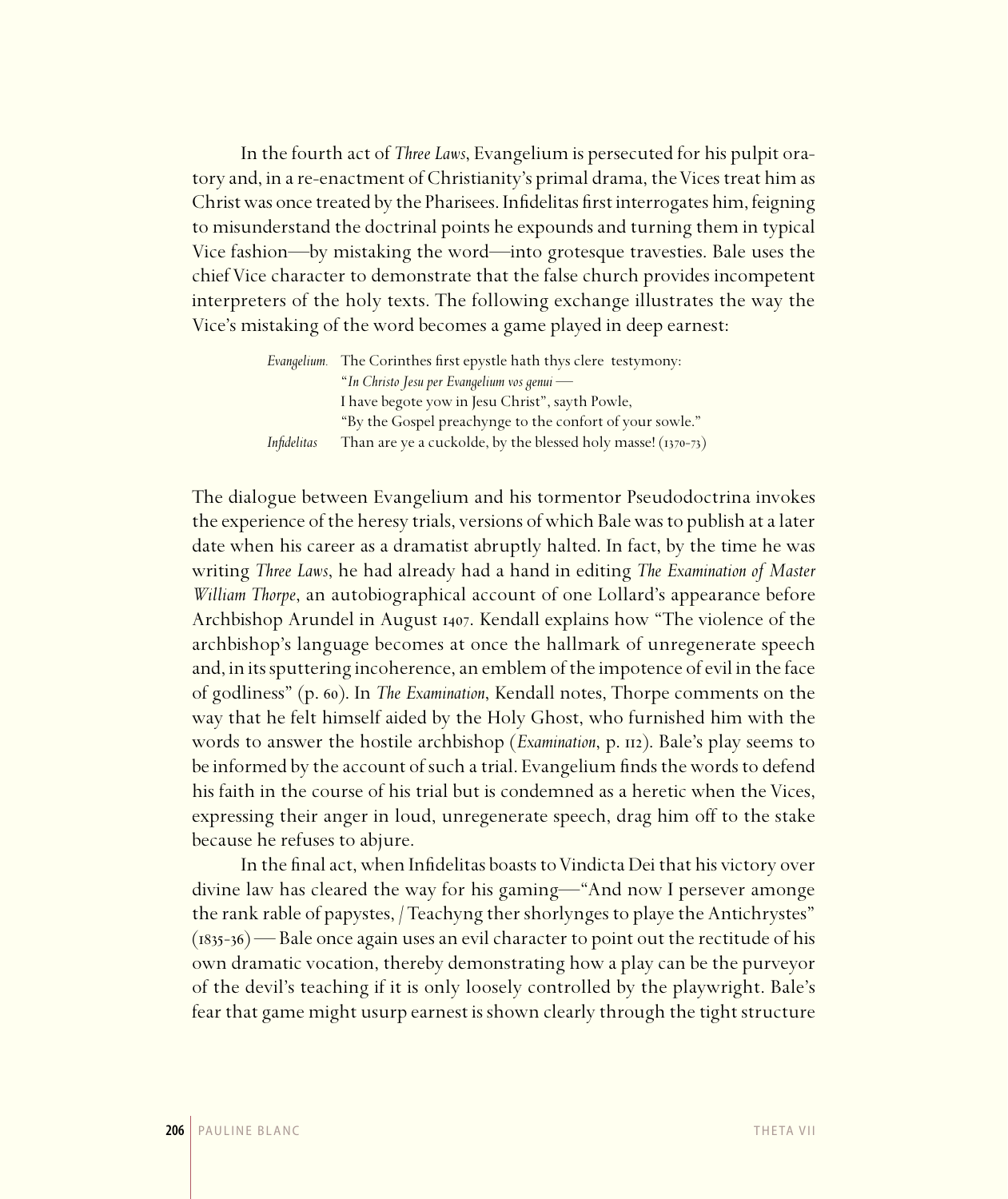adopted for the play. The representatives of nonconformist virtue control the stage in the first and last acts, and within the central body of *Three Laws*, their pious interventions are made to frame the demonic sport of the Vice characters. Thus Bale's purified drama can be seen at all times to restrict the boundaries of unholy drama. Throughout the play, self-commentary is used to clarify any ambiguity, and to prevent the spectator from forgetting himself by sharing in the vice-characters' demonic pleasure.

The conventional morality play, then, is subverted by the Reformer Bale: the entertainment quotient is reduced in order to give priority to the didactic propagandist element, which was intended to serve Henry VIII and Bale's patron, Thomas Cromwell, in their campaign to rid the country of papal control in secular affairs. The subversive potential of the theatre was fully recognised by Bale and Cromwell, but the former proved to be too radical in his undermining of traditional religion and, after the downfall of his patron, was obliged to flee to the continent for fear of reprisals on the part of more conservative Reformers.

Bale's divided drama, with its carefully demarcated ideological zones, is emblematic of the ambivalence that lies behind the playwright's attitude towards the dramatic medium on the whole. *Three Laws* attacks playing and exposes the dangers of commonly held conceptions of drama, whilst trying to offer a safer alternative. Bale boasts of his own theatre as being capable of bringing men to Christ, "From ceremonyes domme / As to their heavenly gyde" ( $1246-47$ ), but his figures of mediation, commentators and subversives are all too vociferous and tend to transform the stage into a pulpit for preaching what Bale calls in *King Johan* "the lyvynge wurde of the Lorde" (1119).

With such a divided approach to the drama, Bishop Bale did not produce memorable, living theatre, and he has gone down in literary history mainly as a Protestant propagandist whose "bilious bark"—fortunately for the English drama—proved to be worse than his bite.